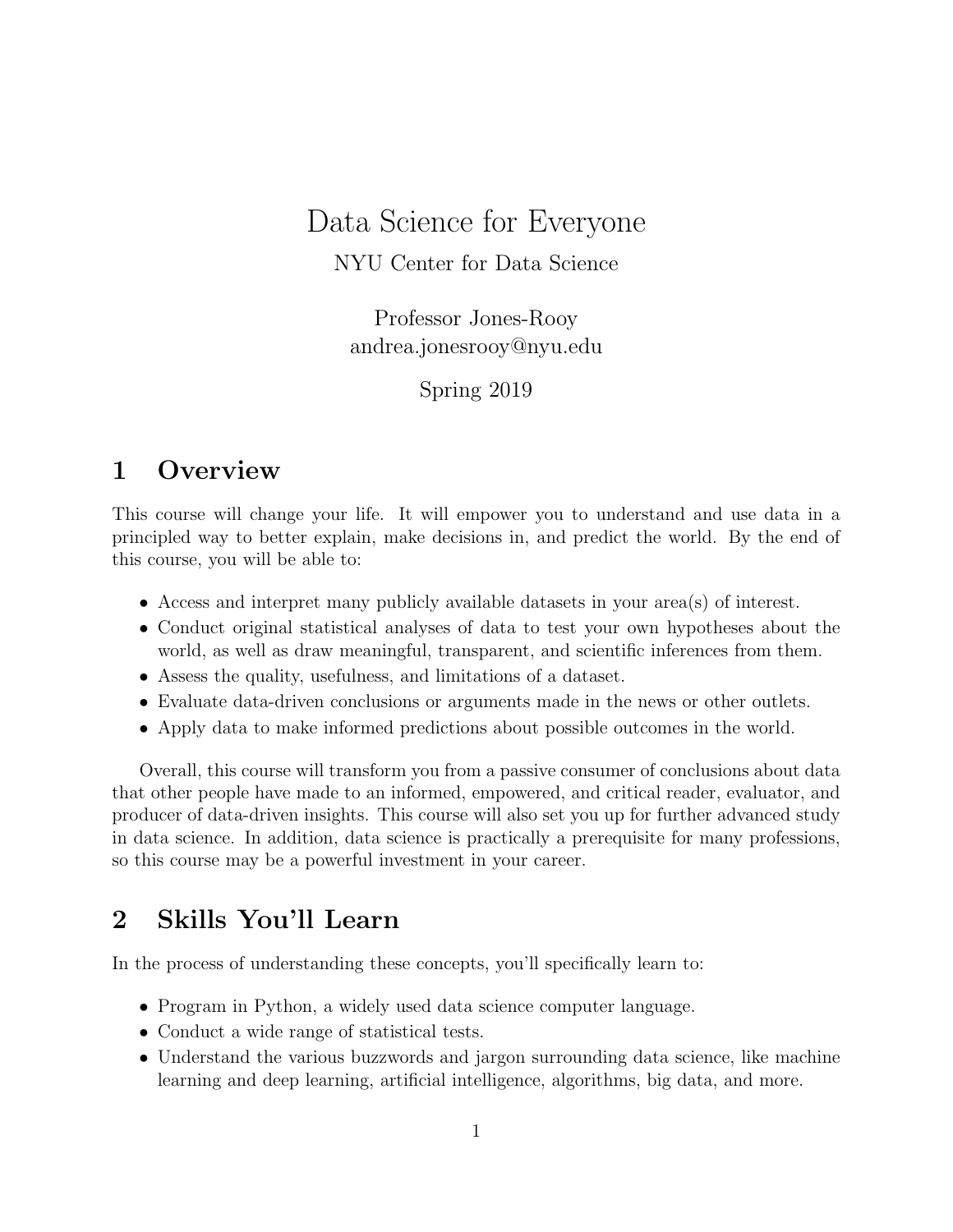The only prerequisite for this course is high school algebra. We do not expect you to have any prior calculus or computer programming experience. If you already have some relevant experience, especially programming, please see me to discuss if this is the right course for you.

### 3 Expectations

I believe everyone can be a data scientist. But, it takes hard work and dedication.

I expect you to attend all lectures and labs, to come to class having prepared the readings, and to complete all assignments and surveys. These are necessary but not sufficient requirements for success in this course. There is no forced distribution over grades in this course. You can earn an A if you put in the work.

While correlation does not imply causation, students who attend class and do the readings tend to get the highest grades. As with most things in life, you'll get out what you put in.

Finally, everything must be turned in on time. There are no exceptions. This is good training for the real world.

### 4 Advice

Learning programming and statistics is like learning a new language. It requires much practice and contact with the material. This course is designed to encourage and reward ongoing skills practice and concept review. If you take the time to complete all surveys, labs, and assignments, you will be a far more skilled data scientist by the end of this course (and you'll do better on the exams).

During lectures, I will present key concepts, skills, and examples. I do not allow electronics in lecture. Please take notes by hand (there are lots of good reasons to do this). Laptops are required during labs, as you will be doing exercises using the skills of the week.

As with learning a language, you will experience periods of frustration and confusion. Keep trying. Learn from each other. Practice finding solutions on your own. Soon, you shall also experience the joy of accomplishment and mastery.

## 5 Attendance Policy

Come to class.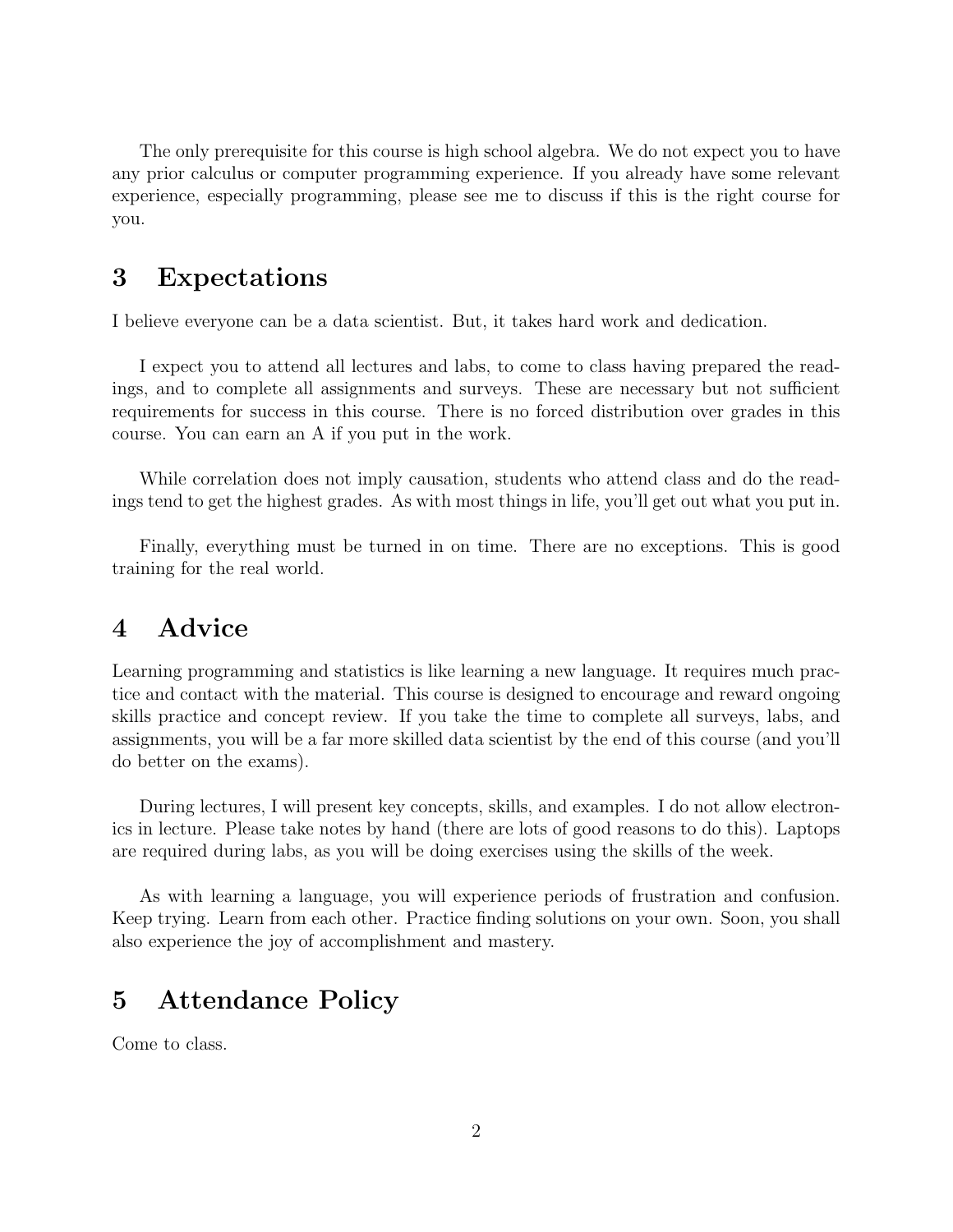Everyone has a buffer of three classes you can miss before I mark off for attendance. I do not distinguish between excused and unexcused before this with the exception of a documented prolonged illness or family emergency. Unless you have a situation that requires you to miss class for an extended period of time, I do not offer make-up surveys, labs, homework, or exams, so please do not ask.

# 6 Grading

You can accumulate up to 100 points during this course as follows:

- Attendance: 10 points (1/4 point each lecture)
- Labs: 10 points (1 point each; I only grade count the top 10 of 12)
- Homework: 10 points (2 point each)
- Midterm: 30 points
- Final: 40 points

Course letter grades will be assigned according to the following scale:

- $A = 94-100$ ,  $A = 90-93$
- B+ = 87-89, B = 84-86, B- = 80-83,
- $C_{+}$  = 77-79,  $C = 74$ -76,  $C_{-}$  = 70-73
- $D+ = 67-69$ ,  $D = 65-66$
- $F =$  below 65

### 7 Contacting me

My office hours are Wednesdays from 2-4p or by appointment (can be one-on-one or a small group). Do not drop by without an appointment. I also try to stay on top of email, but don't expect me to reply at all hours. If I haven't replied after 48 hours, please feel free to ping me again. I will be annoyed by anyone who does so more frequently than that. You've been warned.

## 8 Academic Accommodations

Academic accommodations are available for students with disabilities. Please contact the [Moses Center for Students with Disabilities](https://www.nyu.edu/students/communities-and-groups/students-with-disabilities.html) (212-998-4980; mosescsd@nyu.edu) for further information. Students who are requesting academic accommodations are advised to reach out to the Moses Center as early as possible in the semester for assistance.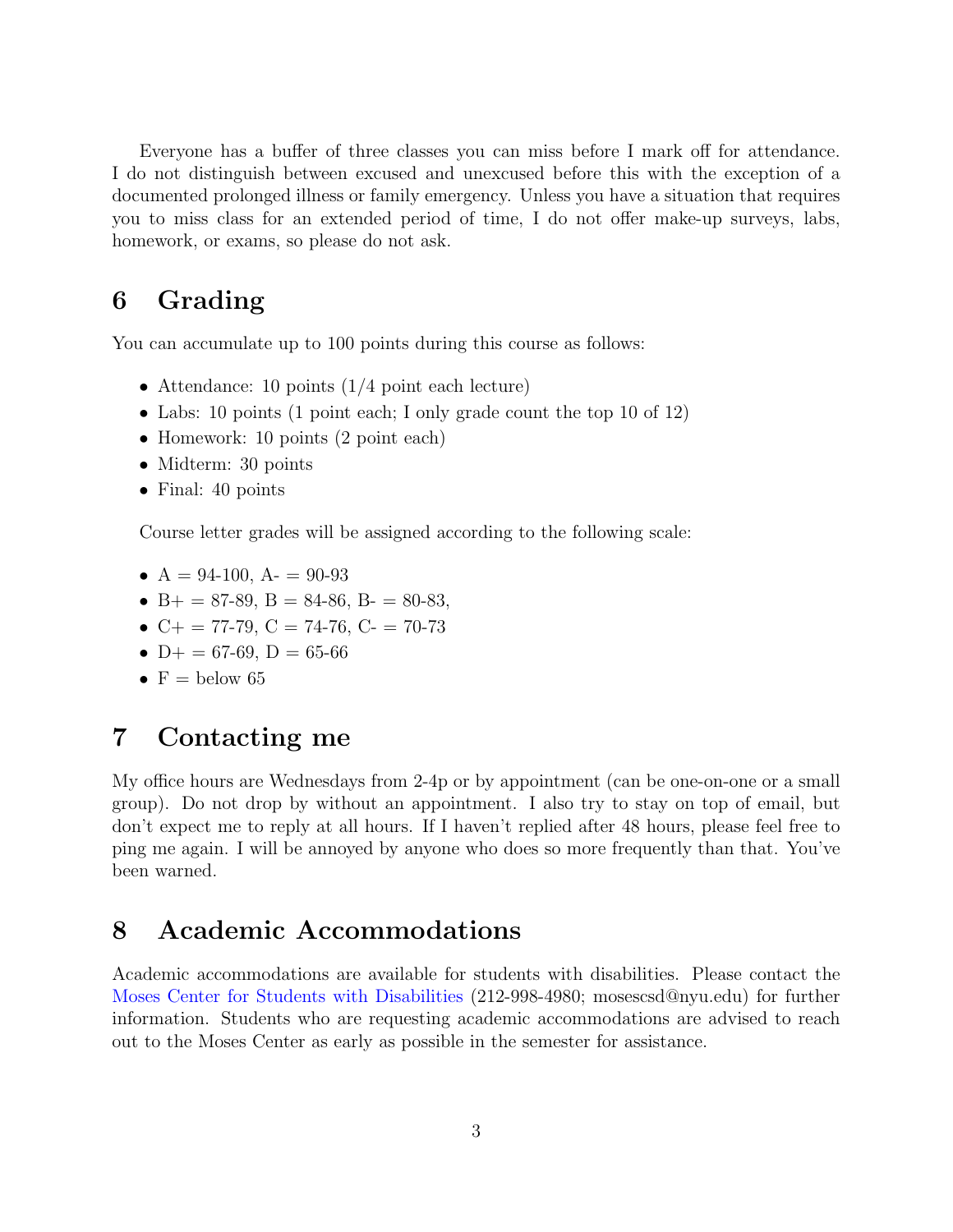# 9 Reading

Please prepare all readings listed below in parentheses before the class meets for that day. Our course text is [Inferential Thinking](https://www.inferentialthinking.com/chapters/intro), and is available for free online. Any chapters listed are from that book unless otherwise specified. Occasionally a few additional readings are added from outside the course text. After each class, I will post the slides from that lecture on our courses site for your reference. There are no readings for labs. .

The datasets we'll use in class can be found on our course [GitHub page.](https://github.com/ajr348) For some assignments, I will also ask you to find datasets of your own.

### 10 Course Outline: Summary

- Weeks 1-2: What it means to think like a scientist
- Weeks 3-6: Programming and working with data
- Week 7: Midterm Exam
- Weeks 8-12: Statistics and prediction
- Week 13: Ethics and the practice of science

### 11 Course Outline: Full

Each week has three parts, including two lectures and one lab. Unless otherwise specified, any part ending in 0.1 is a Monday lecture and 0.2 is a Wednesday lecture. Labs are on Fridays.

#### Week 1: What is data science?

Welcome to the first day of the rest of your life! We're going to get acquainted with what we mean by data science, why it's important, and why you're here (in this classroom; broader philosophical questions are unlikely to be resolved, at least not this week).

By the end of this week, you will be able to: understand and explain what we mean by data science, access and use all the necessary computing tools for the semester, and think about some of the big questions in data science that will guide the course.

- **1.1**: Introduction (no reading)
- 1.2: What is data science? (Ch. 1: Data Science)
- Lab  $1$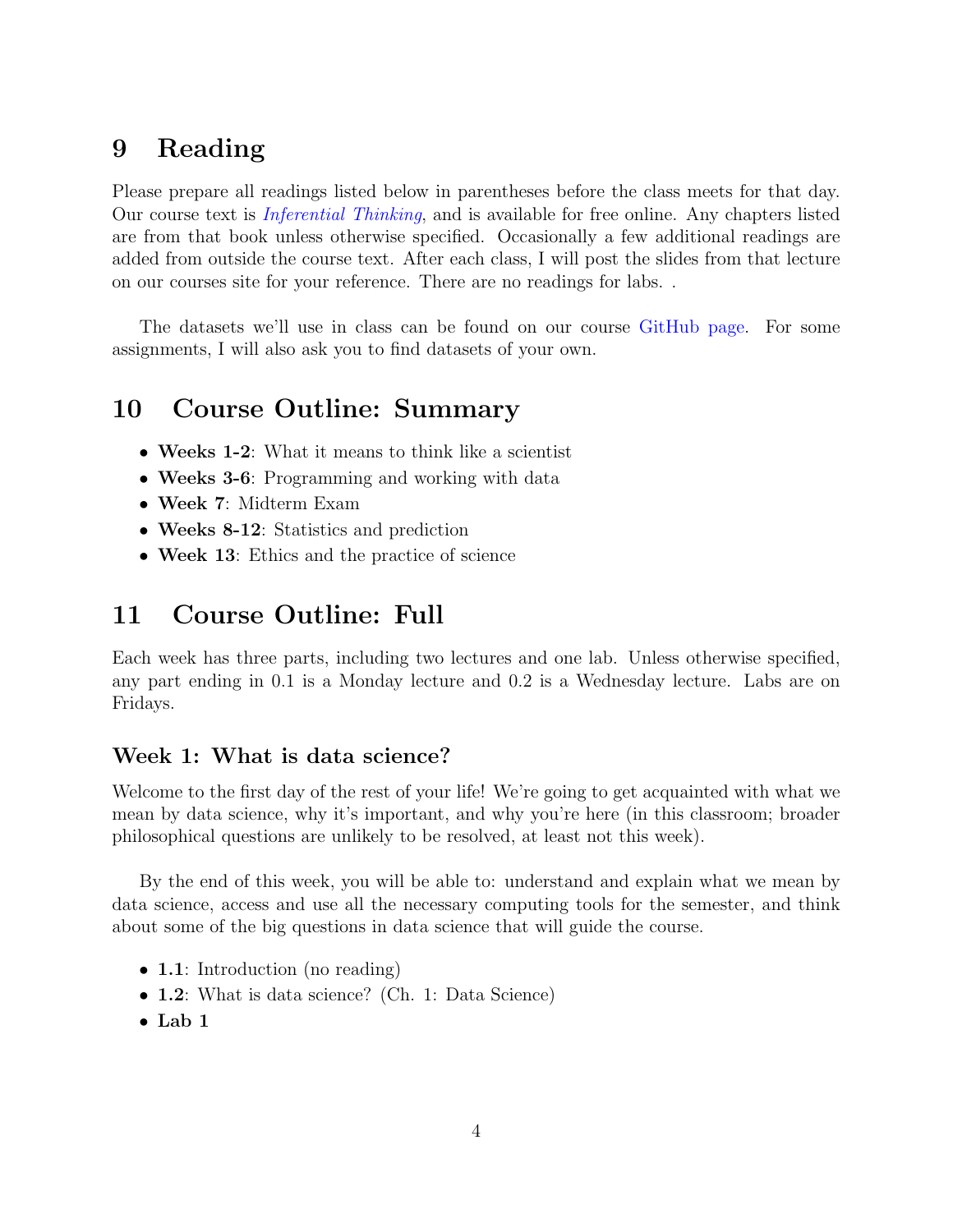#### Week 2: Thinking like a scientist

This week we put the "science" in data science. While the phrase "data science" tends to make people think of data, this focus obfuscates the fact that data on its own is just a tool, and it's science where real discovery takes place. It takes principled thinking, including theory development, hypothesis formation, and rigorous testing to actually learn anything from data. Learning to be a scientist is a lifelong pursuit (welcome!), but causal inference, the focus of this week, is a wonderful and important place to start. This week will shape your thinking for the rest of the semester – and your life.

By the end of this week, you will learn: what it means to think like a scientist, how and why to form theories and hypothesis, what we mean by "causal inference" plus several ways to think about causality, and just how hard it is to actually identify causality, the holy grail of science.

- 2.1: Causality (Ch. 2: Causality and Experiments)
- 2.2: Causal inference, hypotheses, and experiments [\("Causal Reasoning",](http://www.philosophypages.com/lg/e14.htm) ["Mill's](https://www.encyclopedia.com/humanities/encyclopedias-almanacs-transcripts-and-maps/mills-methods-induction) [Methods of Induction"](https://www.encyclopedia.com/humanities/encyclopedias-almanacs-transcripts-and-maps/mills-methods-induction) (Mill's Methods is optional – for those extra excited!))
- Lab 2; HW 1 handed out

#### Week 3: Programming

We're finally doing some programming! This may be a review or refresher for some, or the very first time you're programming ever (besides our exciting Lab 1.2). You'll learn an overview of thinking like a programmer, as well as some data science-specific techniques that will be building blocks for much future work (in this class and beyond). Welcome!

By the end of this week, you will be able to: Write expressions in Python, think about and work with different data types, and think about and work with sequences.

- **3.1**: Introduction to Python (Ch. 3: Programming in Python)
- **3.2**: Data types and sequences (Ch. 4: Data Types, Ch. 5: Sequences)
- Lab 3

#### Week 4: Organizing data

Tables are the fundamental way data is stored. This week we build them, import them, manipulate them, and start to analyze them!

By the end of this week, you will be able to: build tables in python, import tables from external datasets into python, and conduct early-stage analyses of tables of data.

• 4.1: No class (President's Day) (Optional: ["Viewing Holidays with a Data Modeler's](https://www.vertabelo.com/blog/technical-articles/viewing-holidays-with-data-modelers-eyes) [Eyes",](https://www.vertabelo.com/blog/technical-articles/viewing-holidays-with-data-modelers-eyes) ["World Public Holidays Calendar"\)](https://public.tableau.com/profile/fredfery#!/vizhome/MakeoverMondayWeek442017WorldpublicholidaysCalendar/Dashboard1)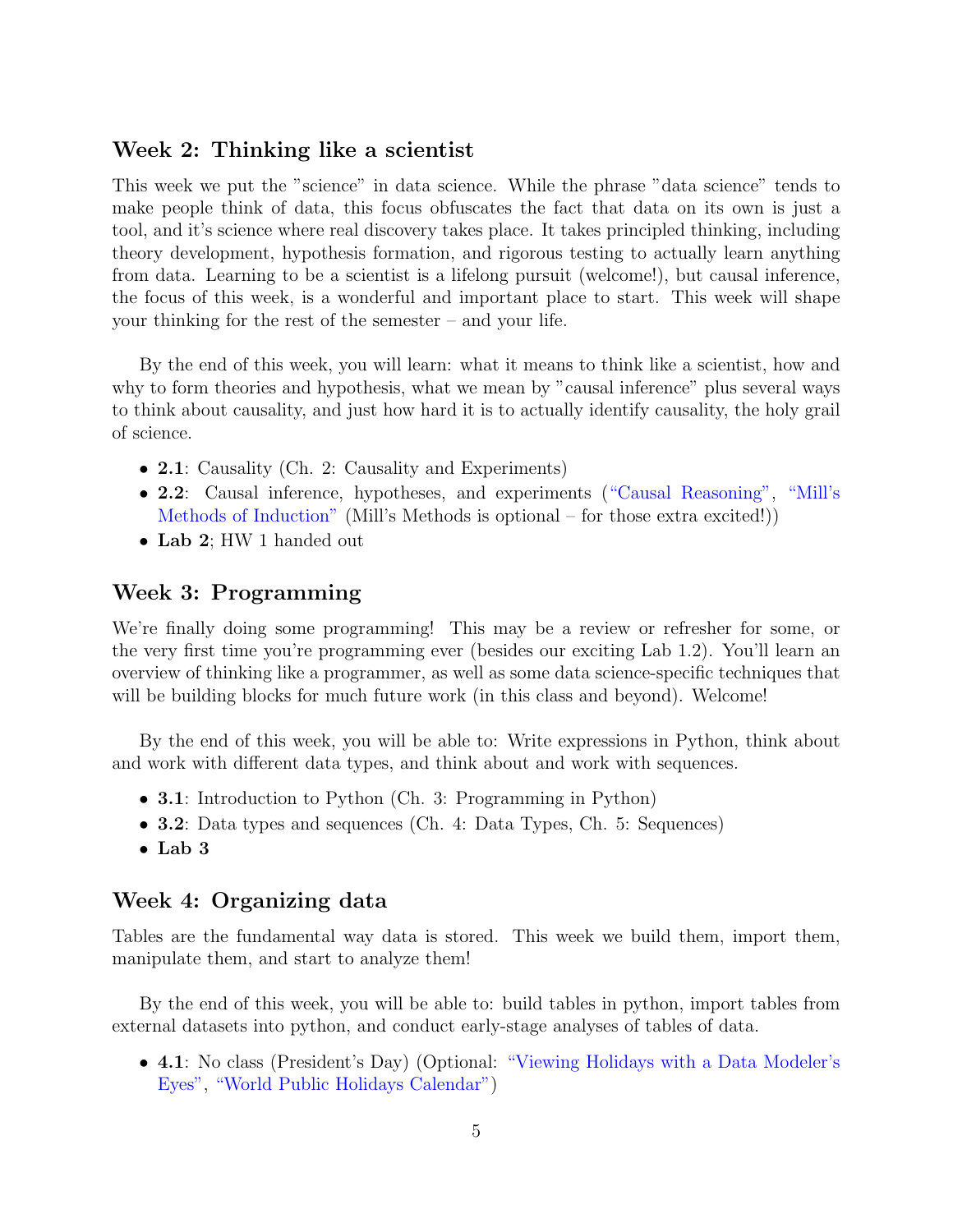- $\bullet$  4.2: Tables (Ch. 6: Tables)
- Lab 4; HW 1 due, HW 2 handed out

#### Week 5: Visualizing data

This week we will learn how to turn tables of data into visualizations to help more quickly understand and communicate patterns in the data! This is COOL and FUN. And will also feel very satisfying to generate. Like you're creating knowledge. Which you are!

By the end of this week, you will be able to understand, generate, and interpret: scatterplots, line graphs, bar charts, histograms, and overlaid graphs.

- **5.1**: Scatterplots, lines, and bars (Ch. 7: Visualization, through 7.1)
- **5.2**: Histograms (Ch. 7 Visualization, 7.2-7.3)
- $\bullet$  Lab 5

#### Week 6: Functions & randomness

This week we get into some deeper and more powerful techniques to manipulate data as well as generate insights about it!

By the end of this week, you will be able to: understand and write functions, classify data into categories, join two tables by columns, use randomness to think about treatments and controls, as well as conduct simulations.

- 6.1: No class (snow day)
- 6.2: Matthew Daniels lecture
- Lab 6; HW 2 due

#### Week 7: Midterm

It's midterm week! Congratulations on making it this far, and get ready to show off off what you've learned!

By the end of this week, you will be able to summarize, discuss, and demonstrate all the amazing things we've learned so far this semester, including how to: design and conduct research from which you can actually learn things, think through how data might help you ask and answer good questions, conceptualize the kinds of data and manipulations you would need to answer your questions, and actually write a program where you import and analyze data of interest and draw conclusions.

- 7.1: Midterm review
- 7.2: Midterm exam in class
- No lab! Congratulations on making it halfway!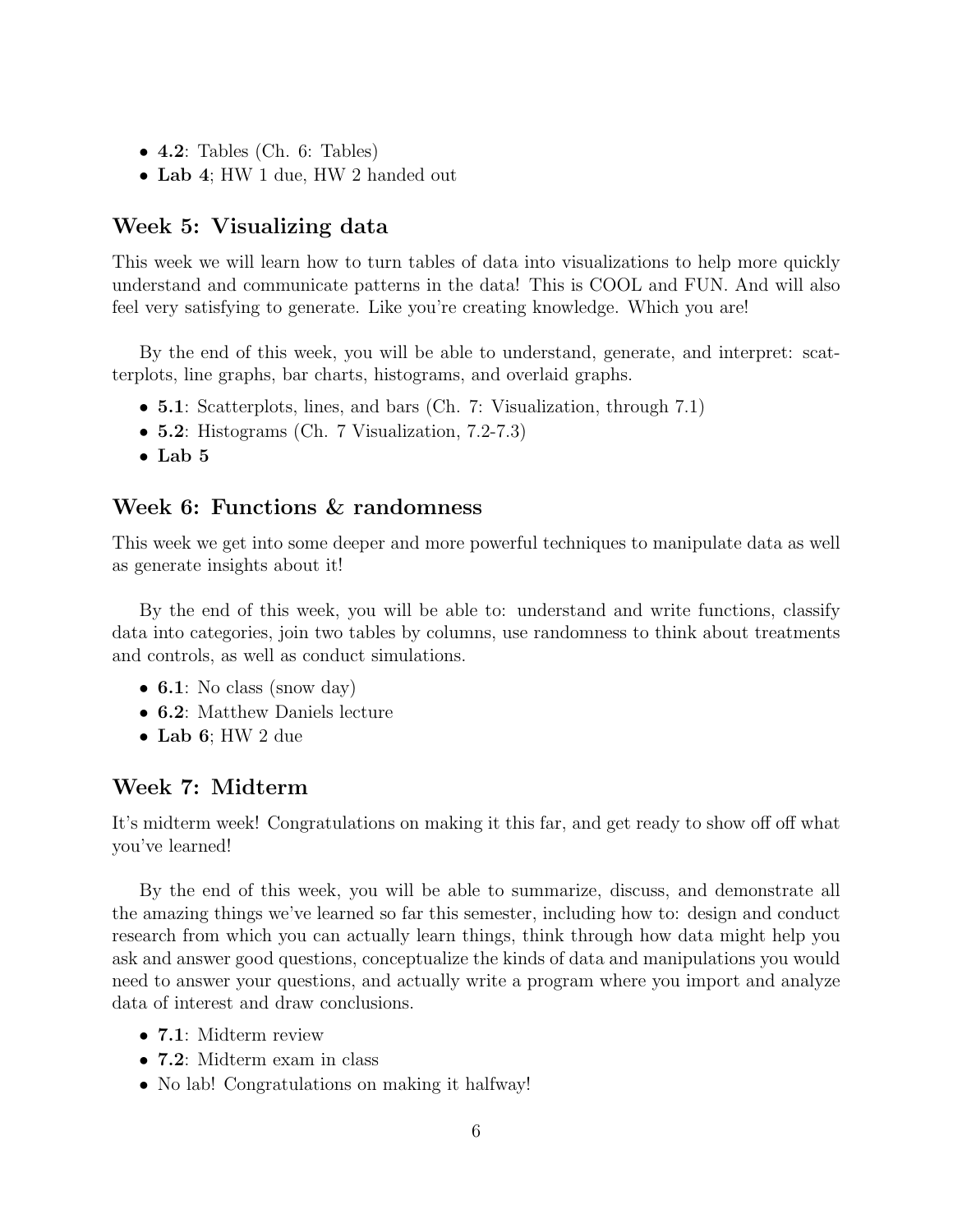#### Week 8: Pandas, statistics, and the big picture

Pandas and statistics! That classic pair! We're going to incorporate coding from the pandas package for python, which is widely used in data science. You'll find that the coding skills and syntax you already learned with the data science package will help you more easily adopt this new vocabulary. Then, we jump right into the statistics portion of this course, pulling the key insights from our textbook, then adding some useful applications.

By the end of this week, you will be able to: import and begin to analyze data in pandas, a commonly used data science package for python, work with functions and randomness in datasets, and start thinking about and applying foundational statistical methods for inference from data.

- 8.1: Key concepts in data science, part 1 (Ch. 8: Functions and Tables (skim), [Pandas](http://pandas.pydata.org) [overview and documentation,](http://pandas.pydata.org) ["Pandas Cheat Sheet"\)](https://www.datacamp.com/community/blog/python-pandas-cheat-sheet)
- 8.2: Key concepts in data science, part 2 (Ch. 9: Randomness (skim), Ch. 10: Sampling and Empirical Distributions)
- Lab 8

#### Week 9: Statistics, part 1

We did it! We start really thinking about (and acting on) how we can understand (hopefully) real things about the world using data – and understand the limits of what we can know (but why it's still worth trying). This is a next step after the observation work we did with tables and visualizations, specifically: Hypotheses, sampling, and testing!

By the end of this week, you will be able to: understand why the Facebook algorithm (or any information filtering algorithm) is terrifying (short version: Even though we understand the inputs (code), we don't totally understand its outputs or its effects), start doing statistics for making inferences about the world from data(!), and actually define "statistics" and understand both its power and limitations.

- 9.1: Core concept [\(Pandas Cheat Sheet,](https://pandas.pydata.org/Pandas_Cheat_Sheet.pdf) ["Who Controls Your Facebook Feed?"](http://www.slate.com/articles/technology/cover_story/2016/01/how_facebook_s_news_feed_algorithm_works.html)
- 9.2: Hypotheses and comparing samples (Ch. 11: Testing Hypotheses (skim), Ch. 12: Comparing Two Samples)
- Lab 9; HW 3 handed out

#### Week 10: Statistics, part 2

This week is about some key concepts and methodologies that are the backbone of much of statistics – and sets us up for making predictions!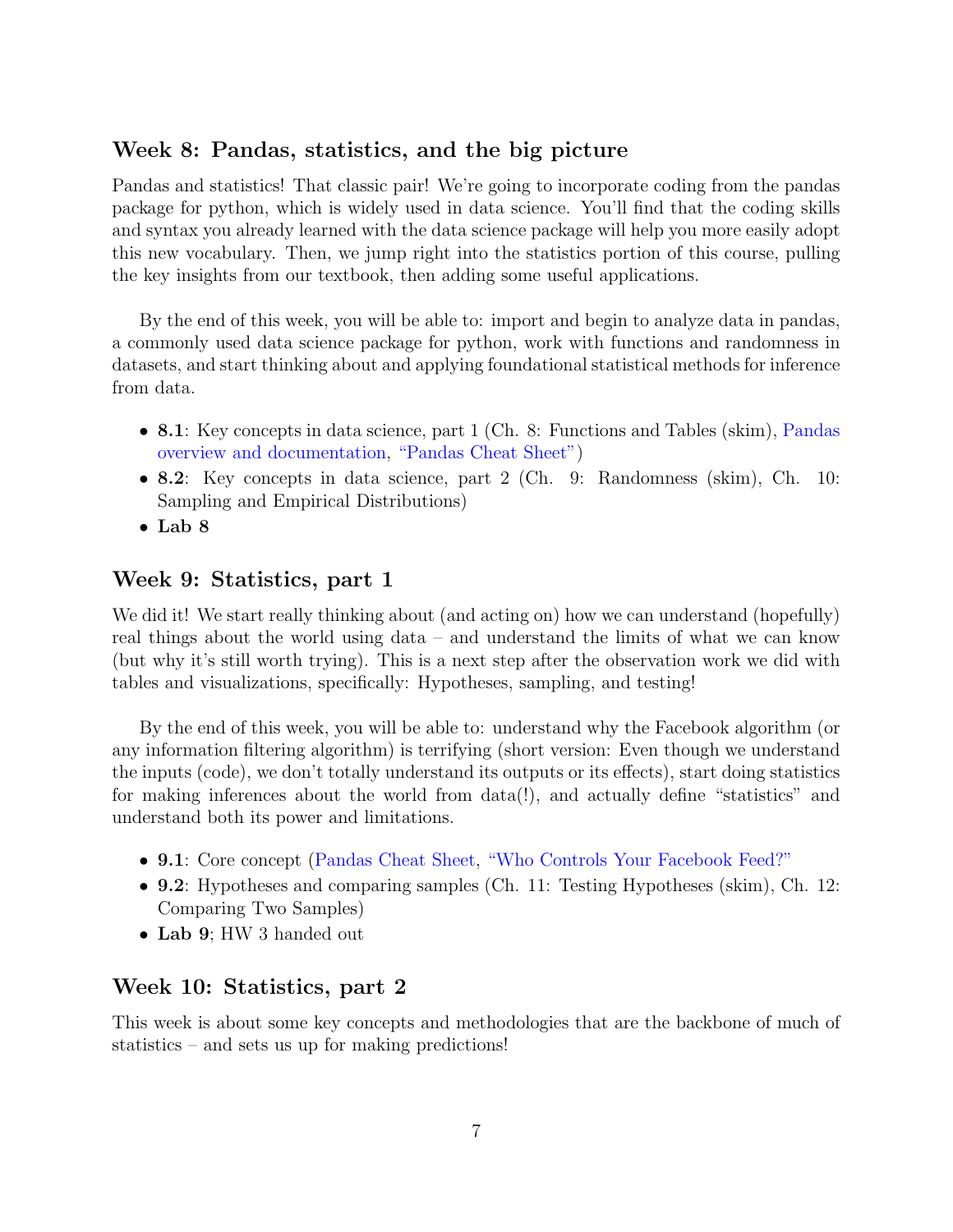By the end of this week, you will be able to: understand, identify, and describe biases in samples of all kinds, think about how to handle their inevitable presence in your datasets, evaluate biases in published empirical work, and think about the tradeoffs, promise, and unknowns surrounding AI, what it is, and some latest applications.

- 10.1: Sample biases (Ch. 13: Estimation, ["YouTube's Product Chief on Online Rad](https://www.nytimes.com/2019/03/29/technology/youtube-online-extremism.html?action=click&module=MoreInSection&pgtype=Article®ion=Footer&contentCollection=Technology)[icalization and Algorithmic Rabbit Holes"](https://www.nytimes.com/2019/03/29/technology/youtube-online-extremism.html?action=click&module=MoreInSection&pgtype=Article®ion=Footer&contentCollection=Technology)
- 10.2: AI and biases (Ch. 14: Why the Mean Matters, Ch. 15: Prediction, just through 15.1)
- Lab 10; HW 3 due

#### Week 11: Prediction, part 1

We're going to learn a few different ways to find out whether two variables are meaningfully different from one another, as well as whether we can learn anything about what one is likely to do based on what the other is doing!

By the end of this week, you will be able to: test hypotheses, conduct correlation analysis (and talk in (even more) profound, awe-inspiring detail about why correlation does not equal causation!), understand and conduct regression analysis, and be very good at talking about the limits of these types of analyses!

- 11.1: Hypothesis testing and thresholds (Ch. 15: Prediction, from 15.2 onward, ["Python for Data Analysis: Hypothesis Testing and the T-Test\)](http://hamelg.blogspot.com/2015/11/python-for-data-analysis-part-24.html)
- 11.2: Correlation and regression (Ch. 16: Inference for Regression (skim), ["Common](https://www.ncbi.nlm.nih.gov/pmc/articles/PMC5384397/) [Pitfalls in Statistical Analysis: Linear Regression Analysis"\)](https://www.ncbi.nlm.nih.gov/pmc/articles/PMC5384397/)
- Lab 11

#### Week 12: Prediction, part 2

We break down regression in two big ways: How to interpret results and how to think about its limitations (especially in light of the assumptions behind it). We discuss broader ranges of regression models beyond OLS. And, classifiers!

By the end of this week, you will be able to: interpret OLS regression estimation results, think about the assumptions and other limitations of inference from regression results, and understand the basics of classification in machine learning.

- 12.1: Regression interpretation and limitations [\("Interpreting Regression Output",](https://www.graduatetutor.com/statistics-tutor/interpreting-regression-output/) ["Introduction to Correlation"\)](https://www.datascience.com/learn-data-science/fundamentals/introduction-to-correlation-python-data-science)
- 12.2: Regression assumptions and an example (Ch. 17: Classification, Ch. 18: Updating Predictions)
- Lab 12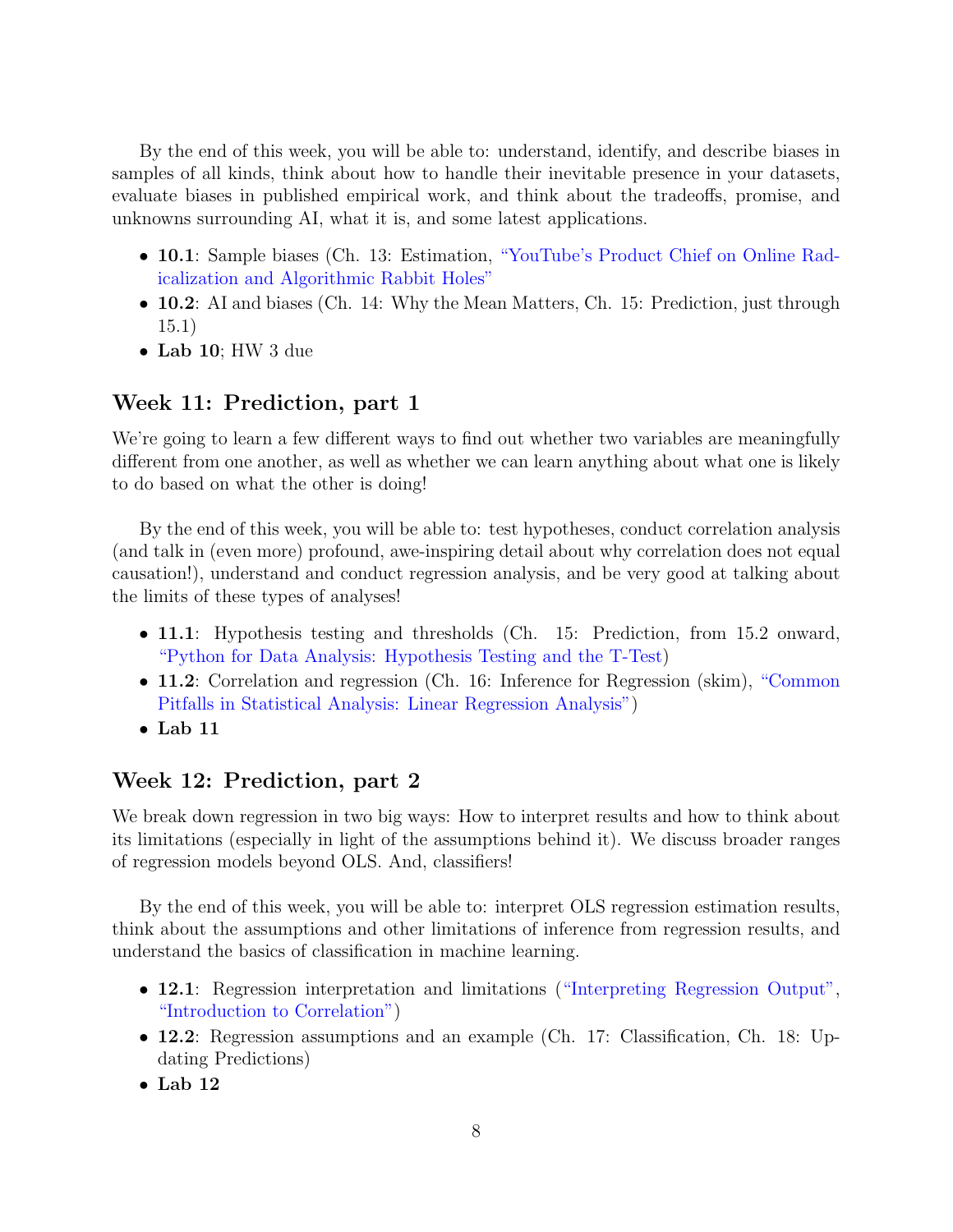#### Week 13: Fun with Python

We've been living in some theoretical and abstract statistics the past few weeks – but this week we return to our roots and get back to python! The focus of this week is to practice using python to conduct a full analysis from start to finish (for both the last lab and homework of the semester), to learn a few new fun things in python, and to pick up some final tips on self-teaching after the course is over. Finally, ok, we'll have a little more abstraction when we talk about classification and discover once and for all how to be happy.

By the end of this week, you will be able to: conduct an analysis from start through regression and diagnostics in python, discuss classification at length at any social gathering/job interview and explore building it in python, do a few more nifty things in python and go out and figure out even more things on your own after the semester is over, and explain the major factors associated with happiness (sort of).

- 13.1: Classification, text as data, and other fun things; HW 4-5 handed out [\("Seaborn](https://s3.amazonaws.com/assets.datacamp.com/blog_assets/Python_Seaborn_Cheat_Sheet.pdf)" [Cheat Sheet",](https://s3.amazonaws.com/assets.datacamp.com/blog_assets/Python_Seaborn_Cheat_Sheet.pdf) [Machine Learning: Classification",](https://towardsdatascience.com/supervised-machine-learning-classification-5e685fe18a6d) both optional)
- 13.2: No class; use this time to work on Lab 12
- Lab: Review lab results, intro. to data ethics

#### Week 14: Data & ethics

We wrap it all up with a discussion of how to be ethical while conducting data science, including how to know what's "right" and also remembering the importance of theory-led research and honesty (in data science and ... you know ... all things).

By the end of this week, you will be able to:think about the major areas and debates surrounding data ethics and privacy, think about concrete steps you can take to make sure you're doing "good" and minimally harmful data science, and connect our concrete data science programming and statistical skills to good scientific practices for generating new knowledge and discoveries!

- 14.1: Data ethics and privacy [\("What is Data Ethics?"\)](https://royalsocietypublishing.org/doi/full/10.1098/rsta.2016.0360)
- 14.2: Ethics, data, theory, and models [\("The End of Theory: The Data Deluge Makes](https://www.wired.com/2008/06/pb-theory/) [the Scientific Method Obsolete",](https://www.wired.com/2008/06/pb-theory/) ["Big Data and the End of Theory?",](https://www.theguardian.com/news/datablog/2012/mar/09/big-data-theory) and if you're interested, see even more:
	- ["Why Theory Matters More than Ever in the Age of Big Data"](https://files.eric.ed.gov/fulltext/EJ1127063.pdf)
	- ["Big Data Need Big Theory, Too"\)](https://royalsocietypublishing.org/doi/full/10.1098/rsta.2016.0153)
- Lab 14; HW 4-5 due